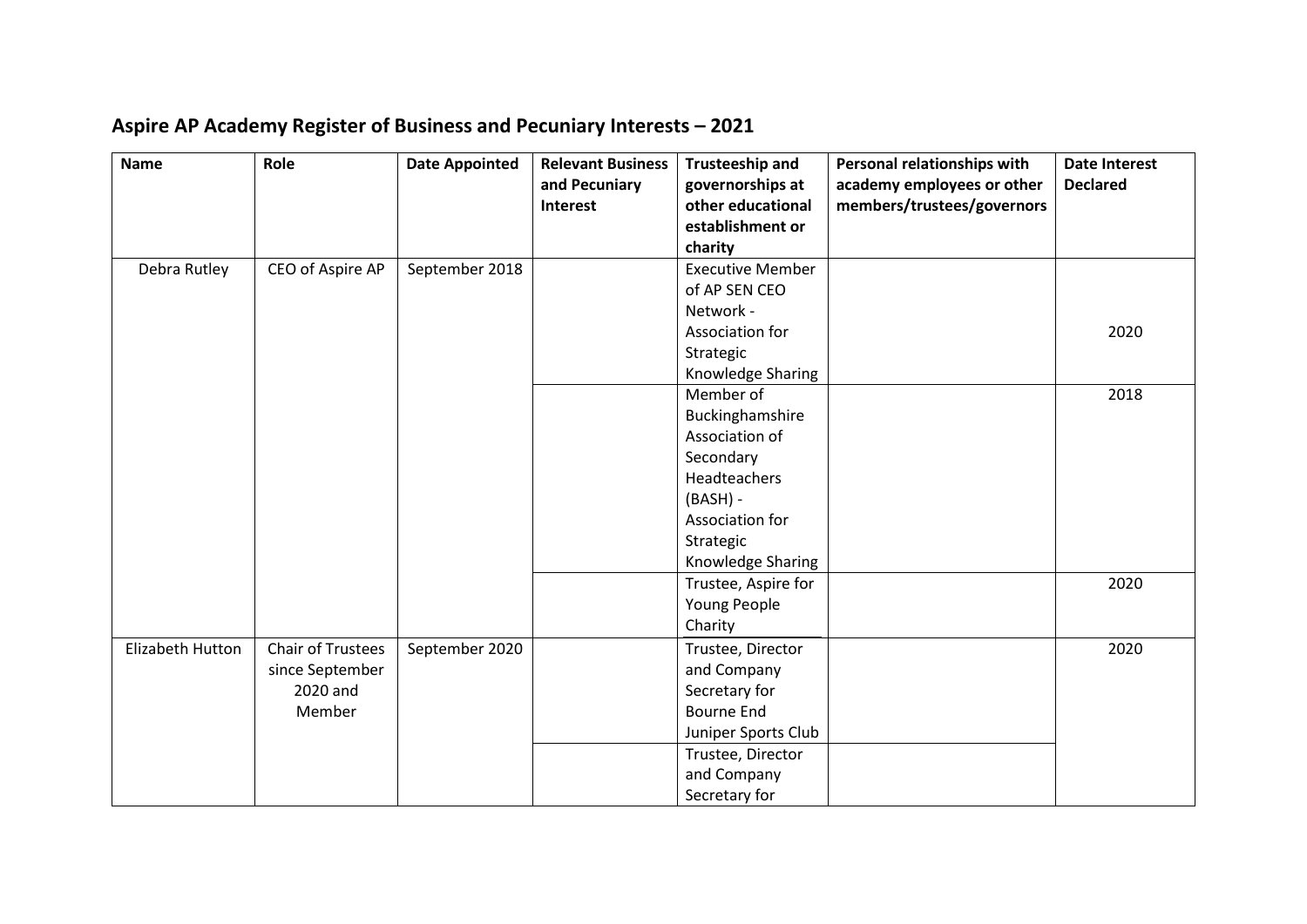|                     |               |                |                        | <b>Bourne End Sports</b> |      |
|---------------------|---------------|----------------|------------------------|--------------------------|------|
|                     |               |                |                        | <b>Traders</b>           |      |
|                     |               |                |                        | Director of              |      |
|                     |               |                |                        | Kingfisher House         |      |
|                     |               |                |                        | Management               |      |
|                     |               |                |                        | Company                  |      |
| Mark Shaw           | Vice Chair of | September 2020 |                        | Trustee, Voices to       | 2021 |
|                     | Trustees      |                |                        | Choices                  |      |
|                     |               |                |                        | Chair of                 | 2021 |
|                     |               |                |                        | Governors,               |      |
|                     |               |                |                        | Newton School            |      |
| Jonathan Fletcher   | Member        | September 2020 | Headteacher of         |                          | 2020 |
|                     |               |                | <b>Charters School</b> |                          |      |
| Geralyn Wilson      | Trustee and   | September 2020 | None                   |                          | N/A  |
|                     | Member        |                |                        |                          |      |
| <b>Fiona Bowers</b> | Member        | September 2019 | None                   |                          | N/A  |
| Rachel Smith        | Trustee       | April 2018     | As Headteacher of      | Member of                | 2018 |
|                     |               |                | Beaconsfield High      | Buckinghamshire          |      |
|                     |               |                | School, employs        | Association of           |      |
|                     |               |                | the services of        | Secondary                |      |
|                     |               |                | Aspire in the          | Headteachers             |      |
|                     |               |                | interest of            | $(BASH) -$               |      |
|                     |               |                | students               | Association for          |      |
|                     |               |                |                        | Strategic                |      |
|                     |               |                |                        | Knowledge Sharing        |      |
|                     |               |                |                        | Director of The          |      |
|                     |               |                |                        | Buckinghamshire          |      |
|                     |               |                |                        | Grammar Schools -        |      |
|                     |               |                |                        | Examinations             |      |
|                     |               |                |                        | Standardisation          |      |
|                     |               |                |                        | Consortium               |      |
|                     |               |                |                        | Director of              |      |
|                     |               |                |                        | Beaconsfield High        |      |